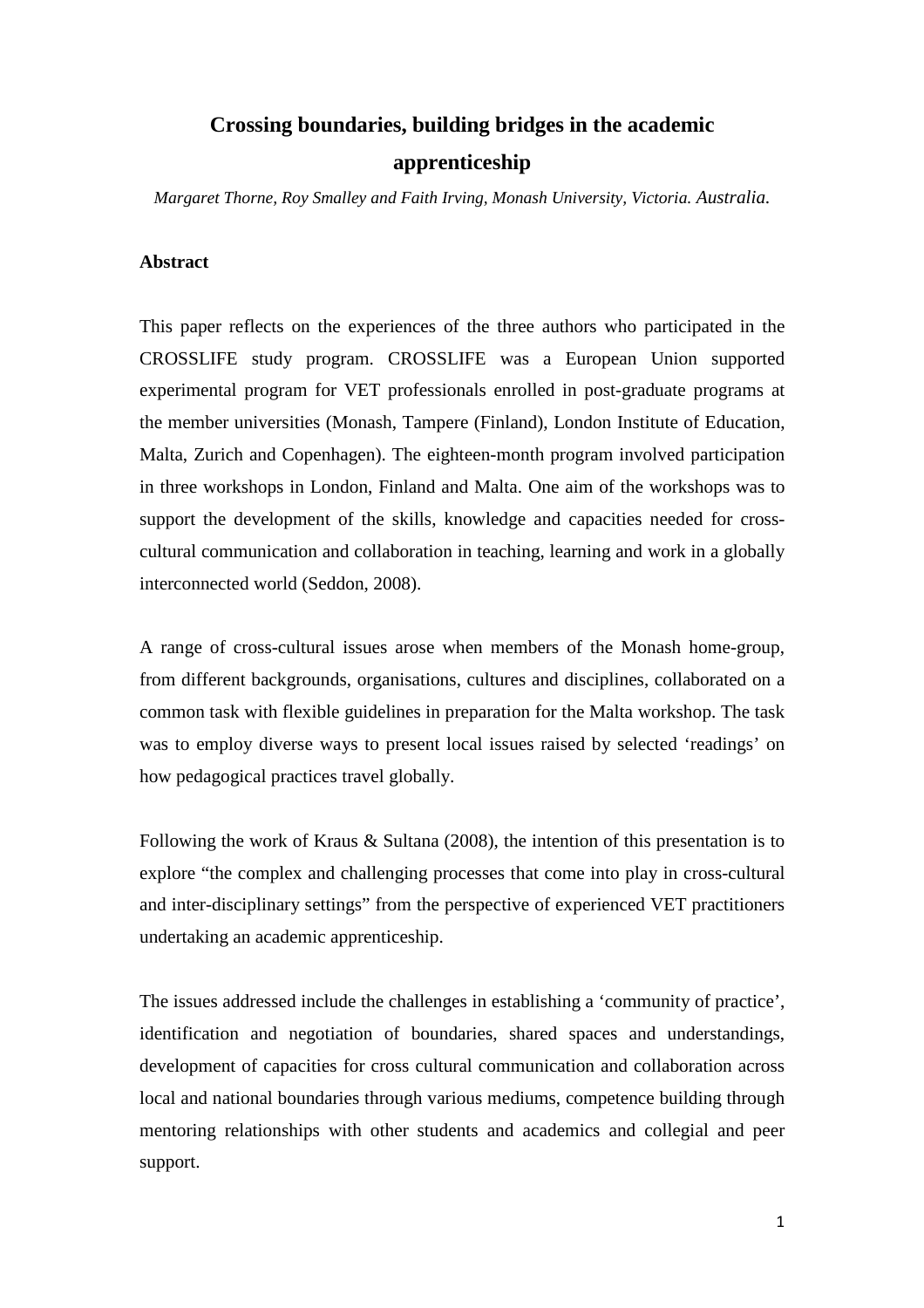### **Introduction**

This paper examines the border-crossing issues encountered by VET learners and teachers as they make the transition into a new "learning culture" (Hodkinson & Bloomer, 2000, p. 188). It is based on our experiences as VET practitioners engaged in the CROSSLIFE study program, a European Union supported experimental program for VET professionals enrolled in post-graduate programs at six partner universities (Monash, Tampere (Finland), London Institute of Education, Malta, Zurich and Copenhagen). The eighteen-month program involved participation by the university 'home groups' in three workshops in London, Finland and Malta. One aim of the workshops was to support the development of the skills, knowledge and capacities needed for cross-cultural communication and collaboration in teaching, learning and working in a globally interconnected world (Seddon, 2008).

The CROSSLIFE study program provided opportunities for small groups of professionals and researchers, who work in adult education and vocational education, to learn about transformations in lifelong learning and work around the world by participating in cross-national workshops. The main aim of this program was to create cross-national learning environments for participants from different research, professional and national disciplines and cultures to acquire more knowledge about changes in education and work due to globalisation and movements of people and ideas. Furthermore, it was hoped that this cross-cultural collaboration would provide participants with opportunities to increase their research-based expertise and skills and establish networks.

The third workshop, held in Malta, explored how pedagogies could be created to facilitate cross-cultural conversations, termed "travelling pedagogies". Participants continued the pathway, established in previous workshops in London and Tampere, of building skills, attitudes and knowledge to engage in meaningful and thoughtprovoking dialogue across cultures.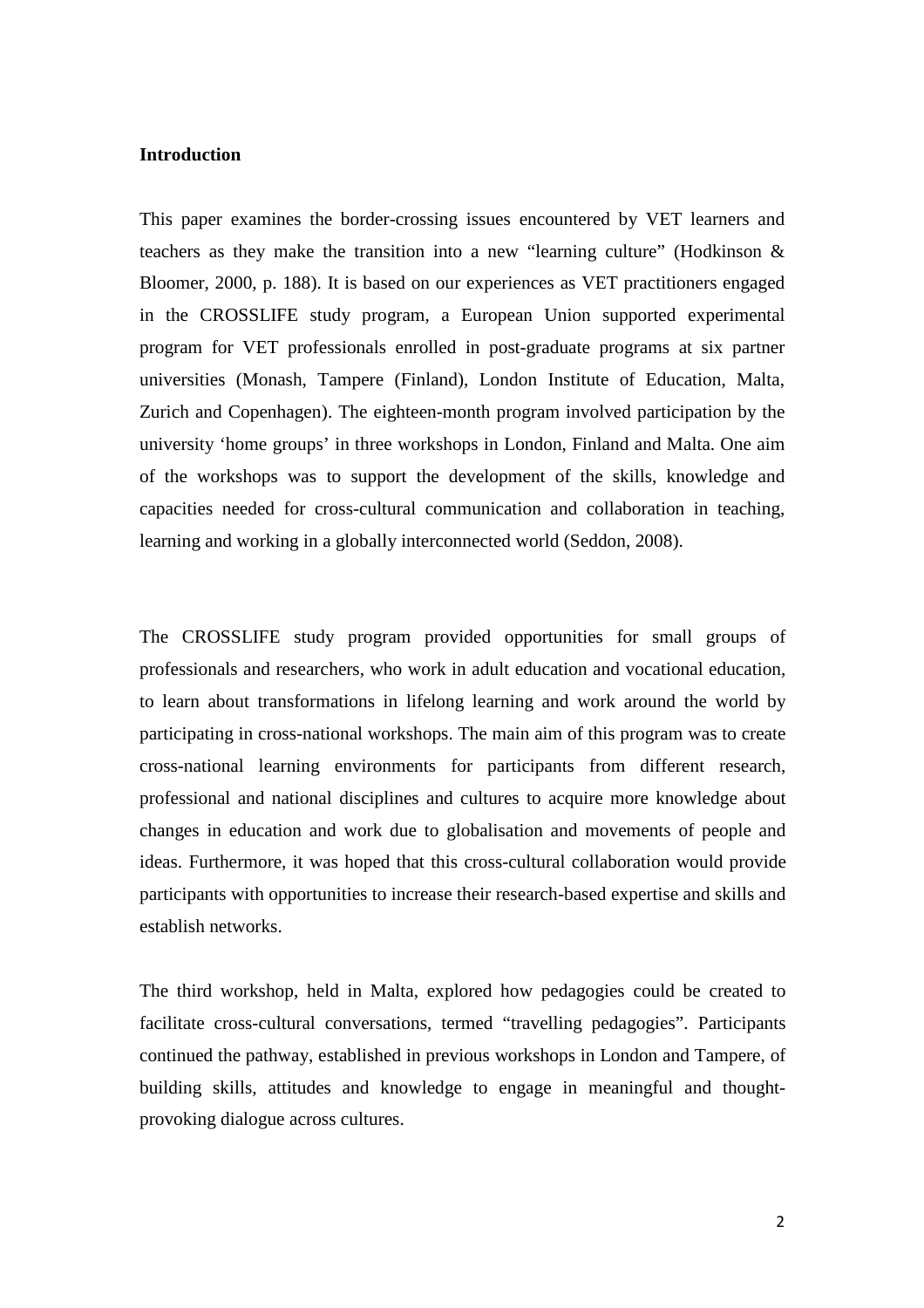The five participants in the Monash home group are undertaking VET-related postgraduate research in their particular areas of professional expertise and were VET professionals working in the fields of Community Services Education, Access Programs, Policy Development and Art and Design. One participant was engaged in cultural competence training in the industry and education sectors. The group contained two Masters of Education by Research candidates and three doctoral candidates in PhD and Ed.D. Each student was at a different stage of his or her candidature.

This paper represents the reflections of three members of the Monash home group about a 'critical incident', the experience of preparing the collaborative presentation for the CROSSLIFE workshop in Malta, which resonated with our areas of VET research, namely: Building the capacity of teachers to develop cultural competence to work effectively in culturally diverse contexts; strengthening the relationship between the classroom and workplace for culturally diverse students; and issues facing secondchance learners returning to study, who fail to successfully make the transition, with a particular interest in the interface between identity work and the institutional learning culture, informed by the work of Vincent Tinto (1988, 2005), McInnis et al (McInnis, Hartley, Polesel, & Teese, 2000), and Martinez & Munday (1998).

Similarities existed between the participants, in that we are involved in teaching VET learners in the classroom and in the workplace, where we deliver our programs to a multicultural student cohort. Similarities of program delivery exist, for example, Information Technologies are used extensively within our current workplaces and classrooms. Each of us has a strong commitment to social equity in education.

The task for the Monash home group involved creating an innovative presentation on workplace learning, based on core readings and our national context. This task was an extension of the continuing theme of travelling ideas from earlier workshops in London and Finland. In their planning, the CROSSLIFE partners looked at the challenges that arose for themselves as academics in attempting to cross borders (Kraus & Sultana, 2008). Similarly, the process of developing a presentation by the Monash home group represented a 'critical incident' and window to reflect on the cultural "border-crossing" and negotiation of identity.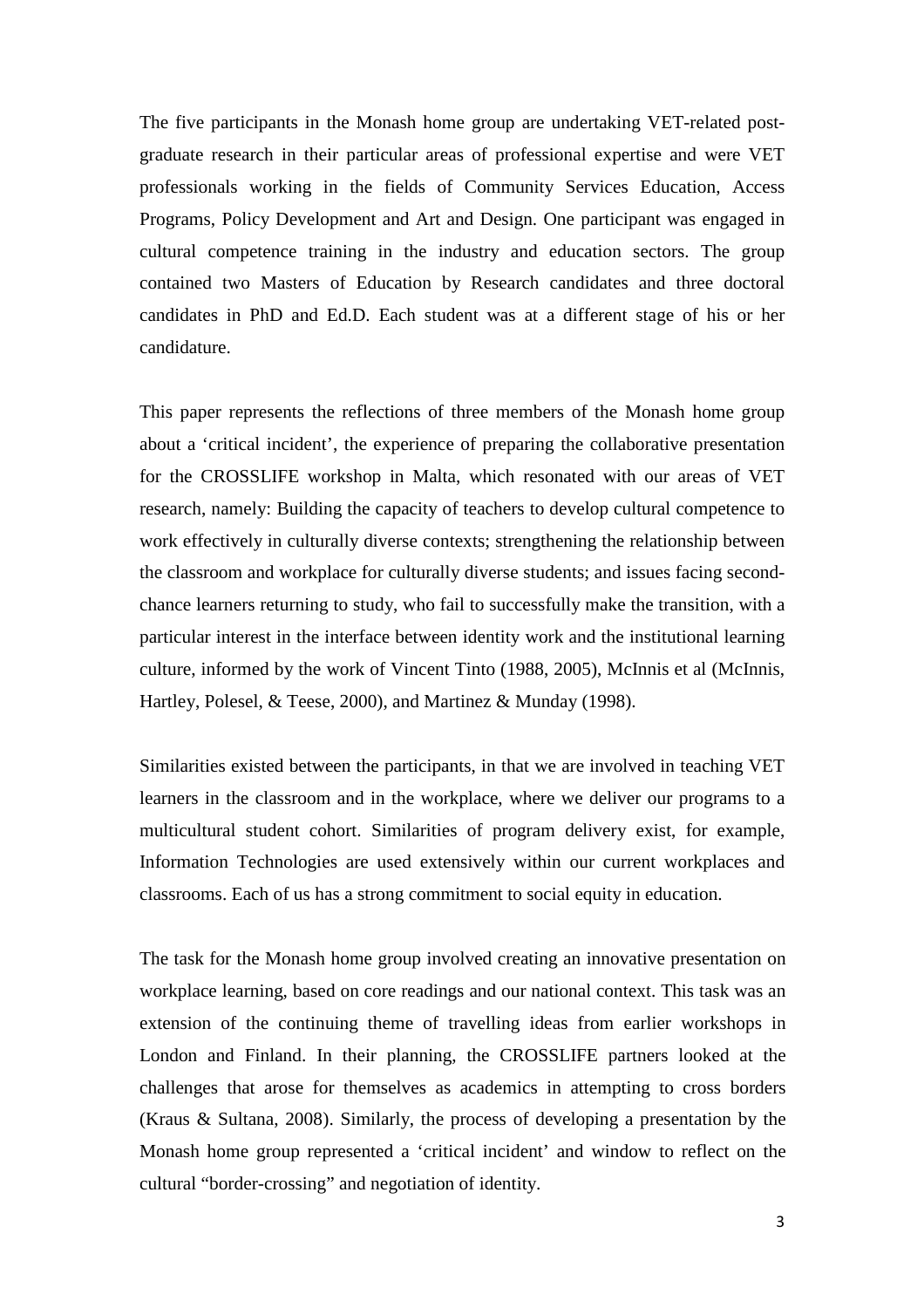Throughout this paper, we will draw on insights from Kraus and Sultana (2008) and others to investigate the similarities and differences of the cross-cultural issues experienced by academic tutors and the participating graduate students. The first part of the paper will explore the general meaning of culture, with a discussion about the academic apprenticeship as a process of enculturation and identity-formation. The second part will report on the cultural aspects experienced by the academic apprentices during the production of the Monash home-group production for the Malta workshop and reflect on its significance for VET teaching in a multi-cultural context.

### **Literature review**

### *What is 'culture'?*

Williams (1983, p. 87) notes that culture is "one of the two or three most difficult words in the English language" (cited in Hodkinson, Biesta, & James, 2007). Kraus & Sultana (2008) describe culture as a social category, which is a result of a "lifelong development process" of 'socialisation' or 'enculturation' within a particular context.

"Growing up in a certain cultural context entails the imparting of these meanings, practices and tools of discourse. This process is not necessarily explicit, but is more likely to be implicit, involving what can be referred to as 'embodied' knowledge" (Kamler & Thomson, 2006, p. 16).

In endeavouring to gain more understanding of the challenges involved in crosscultural collaboration, Kraus & Sultana considered the following three aspects of culture: 'National identities', 'gendered identities' and 'disciplinary identities'. They argue that "there is no such thing as a closed, homogenous national culture, but there are national states as 'imagined communities' that are influential in shaping the individual's identity and behavior and to some extent lead to 'cultural homogeneity' within the defined national borders" (2008, p. 62).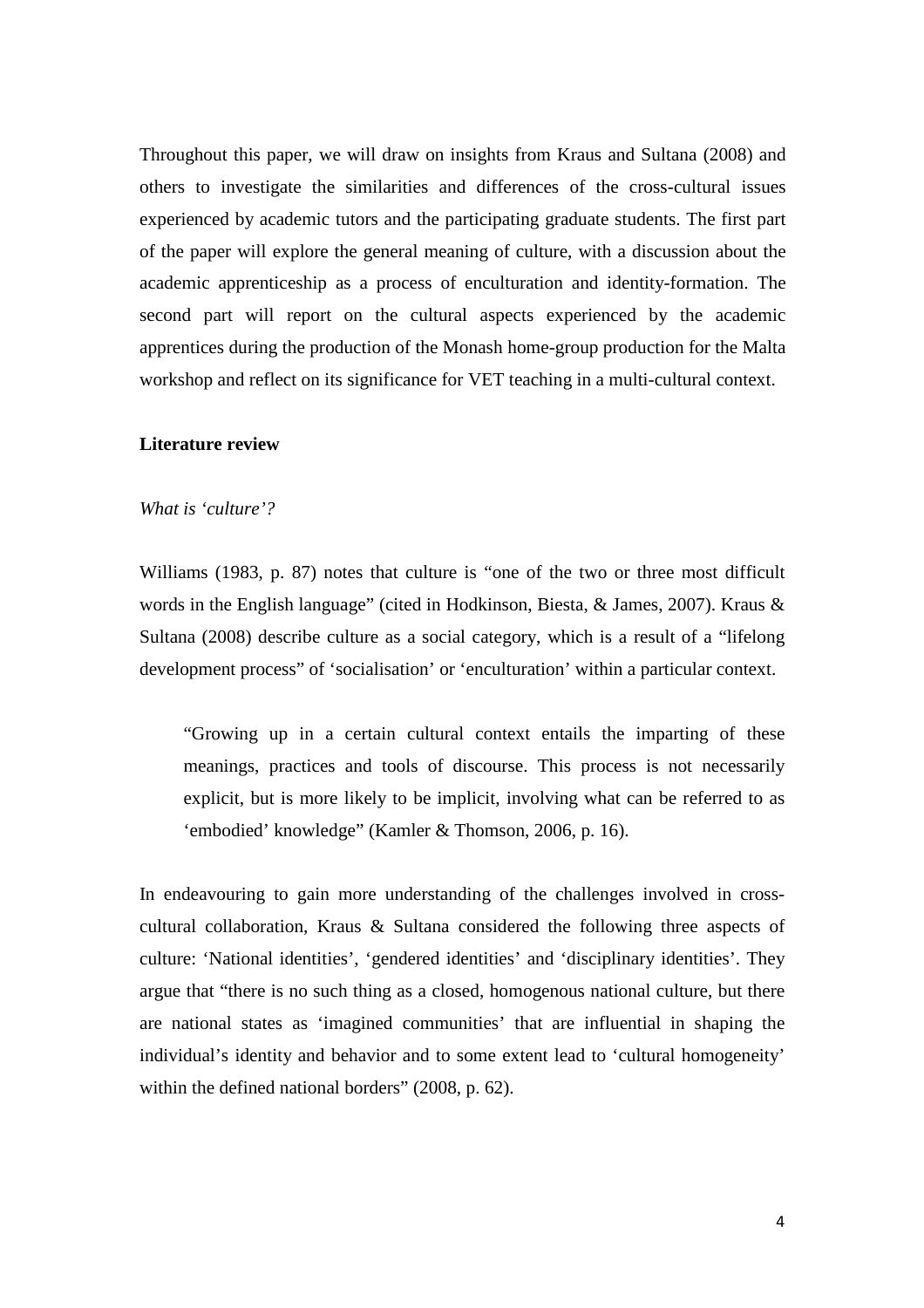They refer to 'Gendered identity' as to whether one is a 'woman' or a 'man', their associated identities within 'national borders' and 'national cultures' and the implications that this could have in "structuring cross-cultural collaboration".

Disciplinary identities refer to collaborative ventures involving researchers from diverse disciplines and are inclined to be formed in ad hoc ways. Cross-cultural work across disciplines also requires an effort to develop dispositions and competencies that enable individuals to 'read', 'translate' and 'decode' the work of colleagues, and to converse in their 'language'.

## *Academic apprenticeship and the development of a scholarly identity*

The Kraus & Sultana article was written by academics who are established members of a research or scholarly culture. Our article was written by beginning researchers who are at different stages of the academic enculturation process.

Undertaking a post-graduate research degree was "historically conceived as an academic apprenticeship" where the "students learned the practices of their discipline and came to share its cultural values, norms and canonical knowledge" (Hopwood, 2008). Thus it is a process of 'socialisation' or 'enculturation' where "individuals interact with others and with their broader environment" (Kraus & Sultana, 2008, p. 61).

Schoenfeld (1999b) suggests that there is a need to undertake a systematic study of how the process of undertaking how an 'academic apprenticeship' really works in preparing graduate students to become education researchers. Schoenfeld (1999a, p. 200) argues "that it is extremely valuable for beginning researchers to live in communities where basic research issues are worked out 'in public' and where the nature of the community is such that it supports their easy entry and facilitates their moves towards centrality".

While it is acknowledged that the process of 'enculturation' is a "lifelong development process" (Kraus & Sultana, 2008, p. 61), the change in demographics of the majority of academic apprentices means that for many students this process may not truly commence until after the completion of their doctorate, if then. In Australia,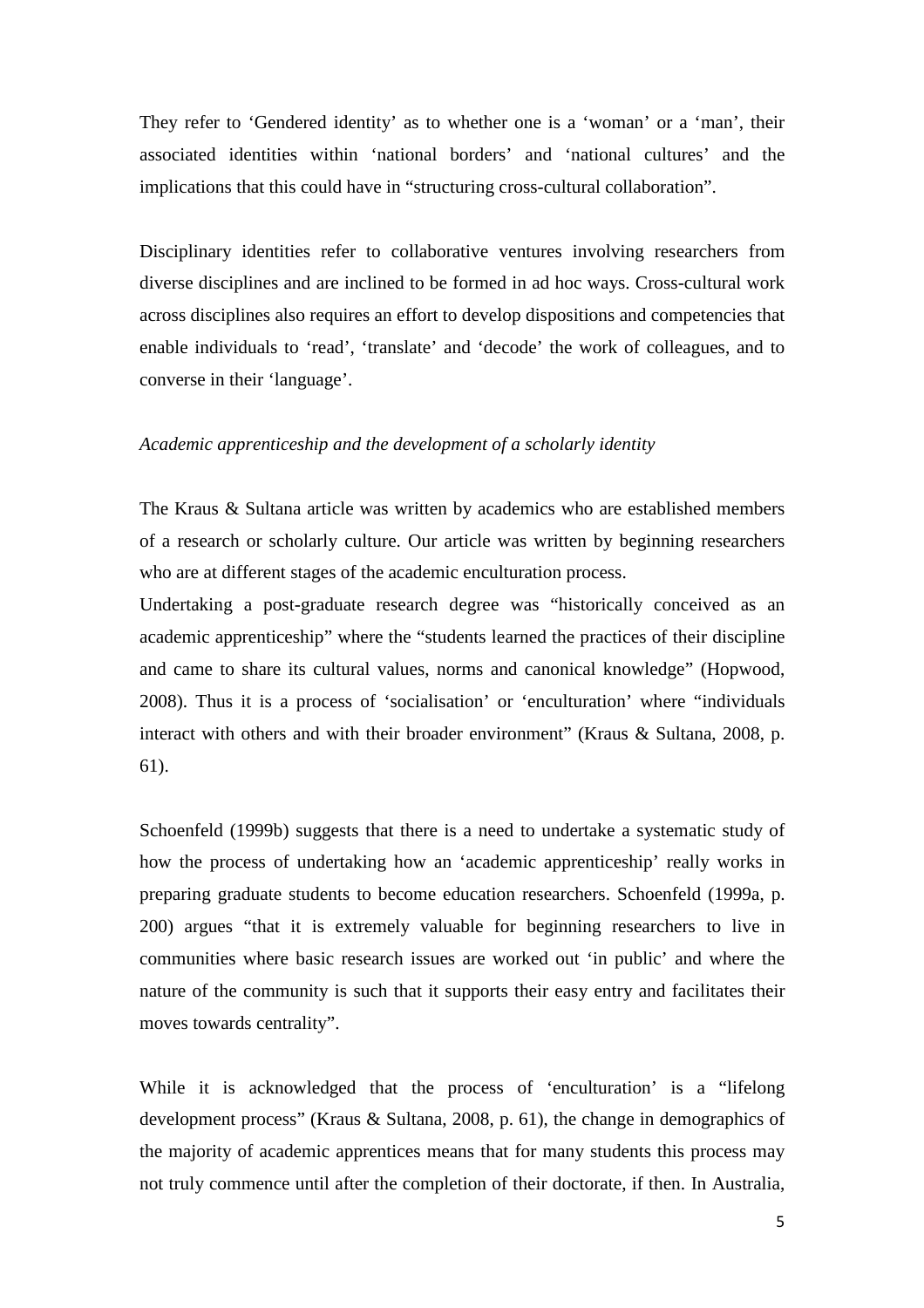as in the UK, there is increasing diversity within the post-graduate population as a result of government policies such as widening the access to higher education. Historically the post-graduate student trod a well worn linear path from secondary school student to early researcher. They were "21-22 years old, study[ing] full time, and geographically mobile" (Hopwood, 2008, Problem #4). This demographic has changed. Many students undertaking post-graduate studies, especially in education, are now "older, studying part time, and often have significant family and other commitments that tie them to particular places" (Problem #4: Ignoring the majority). For part time and mature aged students the opportunities to interact with others and the broader environment are limited. Similar issues are experienced by the VET students where the demands of employment, part-time or full-time, can lead to students "becoming disengaged from their educational experience" (McInnis, et al., 2000, p. 2).

A common problem for many education post-graduate students (especially parttimers) is that they only experience the enculturation process in terms of "text work" (Kamler & Thomson, 2006, p. 15) as this is the main form of 'assessment'. For a student working alone in an 'ivory tower', the process of enculturation is more difficult and slower – and may even contribute to relatively high non-completion rates for post-graduates and the difficulty experienced by new researchers in making the transition to being a 'contributing academic'.

In their discussion of 'identity work', Kamler and Thomson (2006, p. 15-17) suggest that 'identity' is plural, not singular and that it is not fixed, but always in formation and continually being remade. They also propose that the scholarly identity is a social category, bringing together "questions of class, gender, race, and ethnicity, dis/ability, age, location and religion" (Kamler & Thomson, 2006, p. 16).

As professionals with professional identities, we have specific skills and experience in our individual workplaces and are able to operate at comfortable levels in these environments. The same could be said about our level of operation and other identities in specific areas of interest where there is a high degree of familiarity and comfort. However, as academic apprentices, we have all acknowledged feelings of discomfort,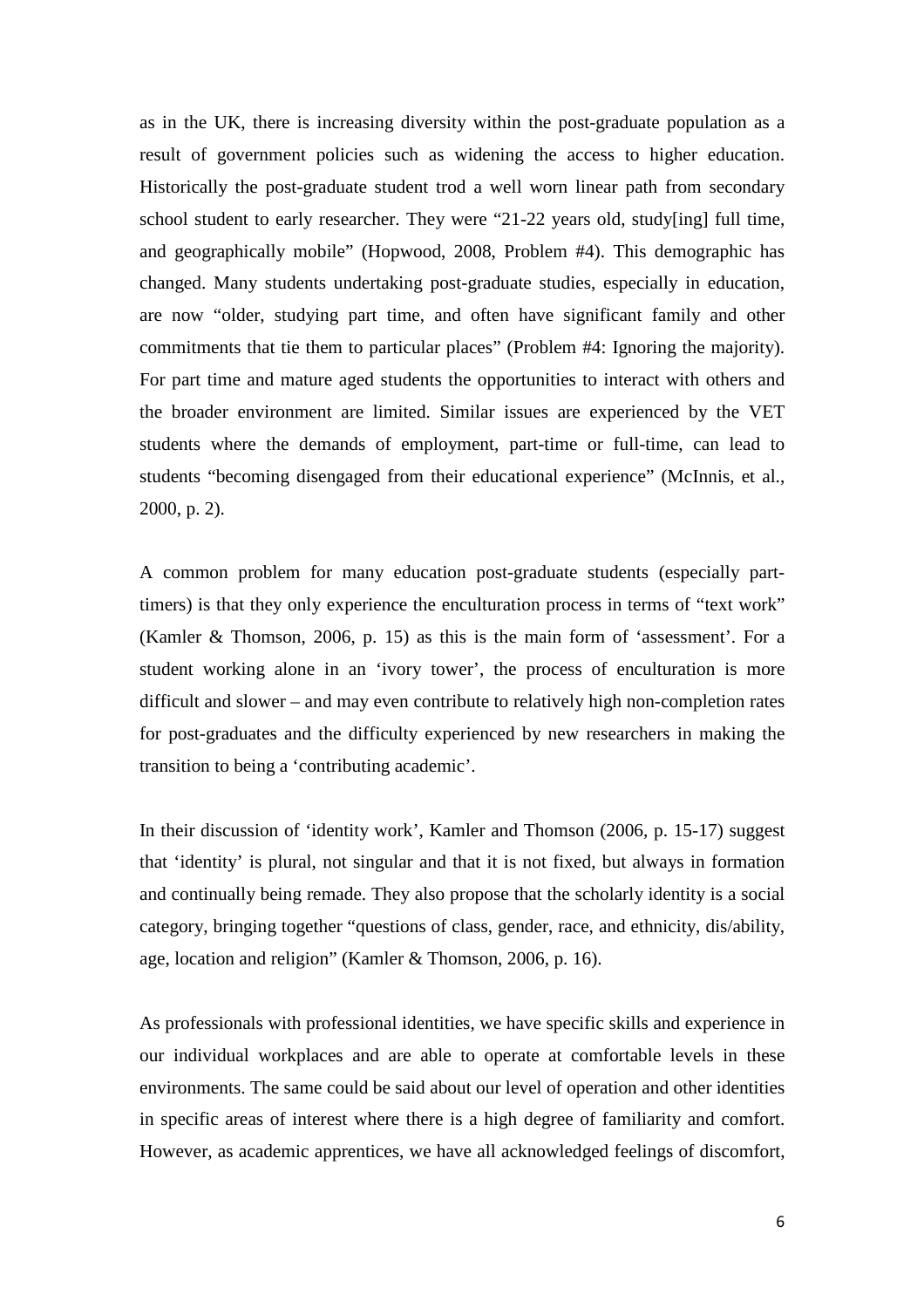insecurity and isolation at times. Thus, while we may feel confident about our professional and other identities, we may still be developing our academic identities.

Thus there is a stronger sense of vulnerability, emotional angst and elation experienced in the development of the 'scholarly identity' of the 'academic apprentice' (Kamler & Thomson, 2006, p. 27). This highlights one of the main differences between our experiences and those of the tutors when participating in a multi-cultural workshop. We are focusing on the issues of cross-cultural collaboration from the perspective of apprentices in the process of enculturation while the tutors were all 'established' in the national/global research community/culture. Also, as Australians we assumed that we were from the same culture while the tutors were clearly from different cultures. These differences will be explored in some detail in the remainder of this article.

## **Research method**

This paper is a result of reflective practice rather than formal research (Metz, 2001). One of the objectives of CROSSLIFE was to use "activities to project a model of academic apprenticeship that addresses what and how people need to learn in order to do academic work in globally connected times" (Seddon, 2007, p. 6). Reflection on our learning process and its applications to our research and teaching in the VET sector was encouraged throughout the project. Following the group presentation at the Malta workshop the three authors continued this reflective approach, both individually and collectively.

Following the Malta workshop, three of the Monash Home group students engaged in a continuing online discussion, supported by several face-to-face meetings. These email discussions focused on the presentation, the Malta workshop and its impact on our teaching and research. Reflection about the process of developing the content for the group presentation, suggested that any difficulties that arose in negotiating shared understandings within our apparently culturally-homogenous group appeared to be similar to those experienced by the culturally-diverse tutors in their planning work (Kraus & Sultana, 2008). The process of preparing a presentation became a window to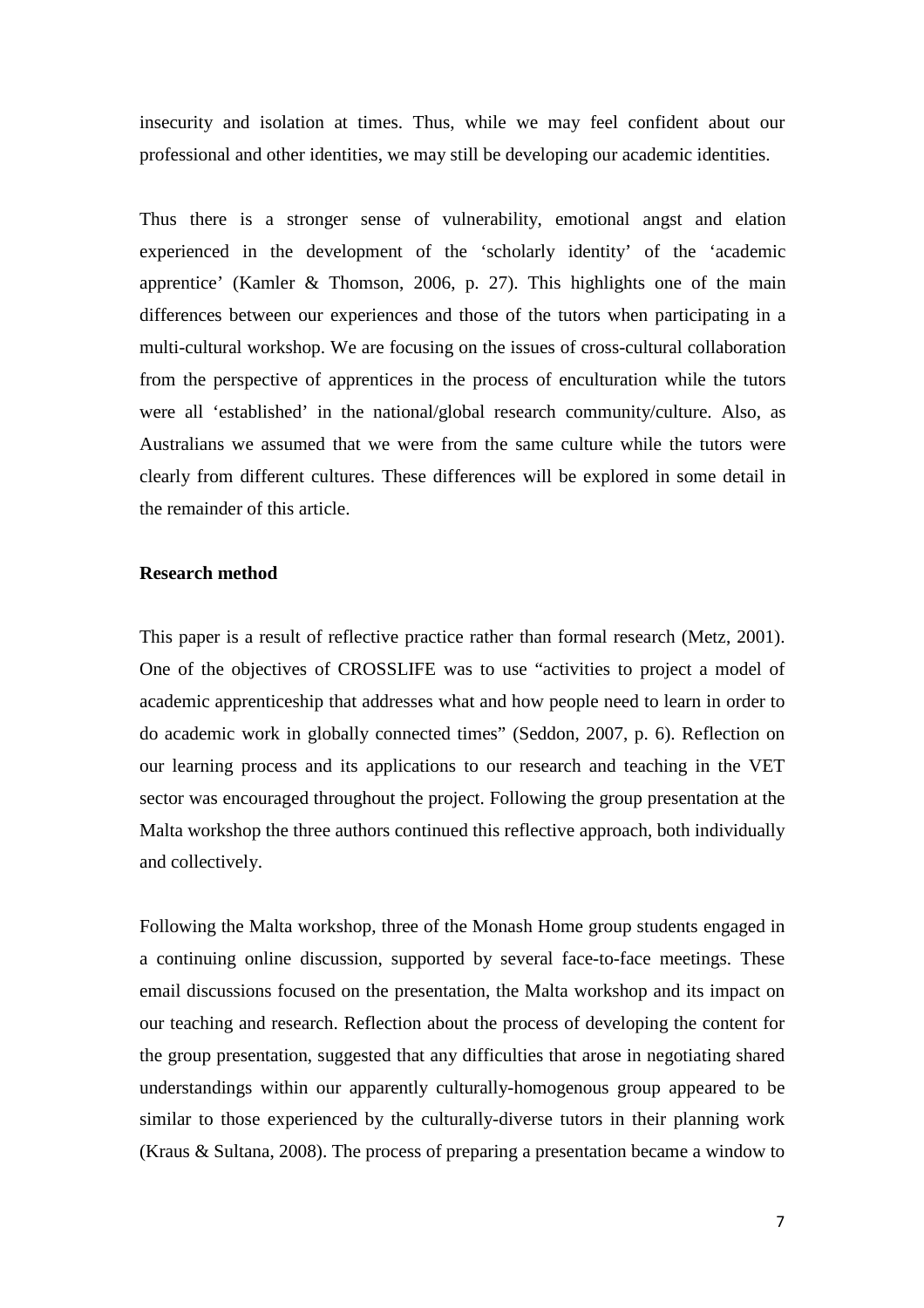throw light on "the complex and challenging processes that come into play in crosscultural and inter-disciplinary settings" (p. 59).

Inspired by the use of reflective learning journals throughout CROSSLIFE and the 'Critical Incident Technique' employed by the tutors following their planning workshop (Kraus & Sultana, 2008, p. 67), the authors wrote a personal account which reflected on the "issues, tensions and difficulties" they experienced during the process of developing the group presentation. This strategy is advocated by Kamler & Thomson (2006, p. 68) as an aid to the "development of reflexivity" rather than just being reflective. "Reflexivity means looking for the social in the individual account" and "learning not to take for granted the ways in which we have narrativized our identities" (p. 66).

Revisiting the original email dialogue generated during the development of the presentation provided a counter-balance to the "stories that we [had] comfortably (re)produce[d]" (Kamler & Thomson, 2006, p. 67), as our reflections began to coalesce into a collective narrative which rationalised our involvement in the process.

Comments and reflections on our presentation were also sought from other members of the Monash Home Group and selected tutors from the other participating Universities.

### **Findings and discussion**

It is relevant to the findings to describe the composition of the CROSSLIFE planning team and the Monash Home Group. This will enable us to consider the similarities and differences experienced by groups which consist of individuals from different or similar cultural backgrounds.

The CROSSLIFE planning workshop partners included an academic from Australia, three from Finland, two from Malta, two from Switzerland and two from the UK. Some had worked together on previous projects, while others were new to each other (Kraus & Sultana, 2008, p. 80, Note 4). In contrast, the Monash Home Group was comprised of five Australian post-graduate mature-aged students: Two part-time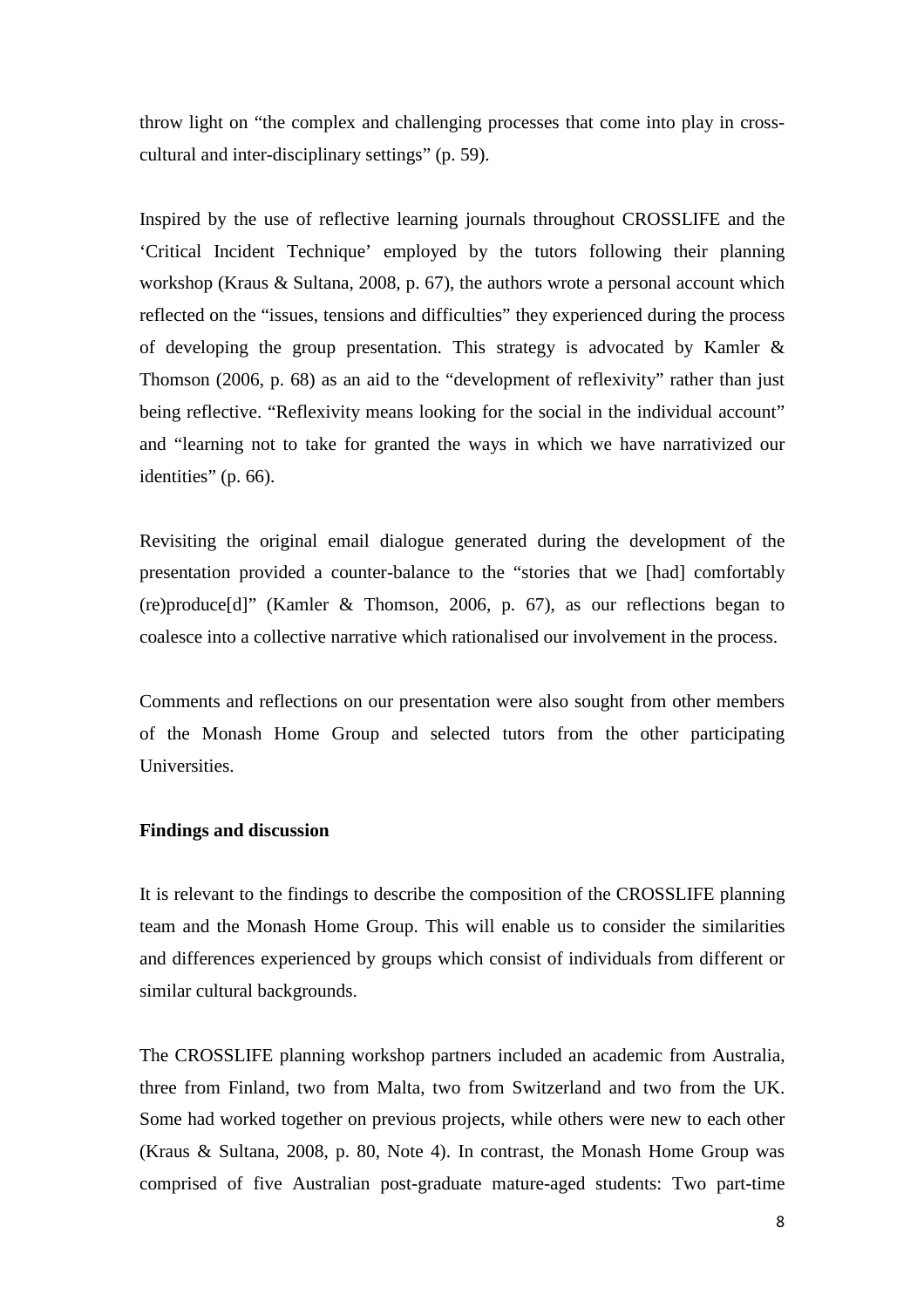Master of Education (Research) students, two full-time and one part-time doctoral students. The three female and two male participants varied in their professional backgrounds, experience and areas of research, but shared an interest in Vocational Education and Training, which had drawn them to an involvement in CROSSLIFE. Some had worked together before, while others had recently joined the CROSSLIFE study group.

When the Malta workshop concluded, we commenced a series of ongoing discussions about our individual learning experiences and the processes involved in the production and delivery of the presentation. E-mail discussions enabled participants to engage with and articulate their academic journey, highlighted by some issues and difficulties encountered while developing the presentation task. In the process of negotiating shared understandings through collaboration, we were each challenged to examine the validity of our own perspectives and to contribute them appropriately to the whole, in a creative intellectual process. The following excerpts from e-mail correspondence point to the contribution of reflection and dialogue to enculturation and the development of academic identity in an 'intellectual border-crossing':

"On reflection, being involved in the group process of getting our presentation together and feeling a sense of personal responsibility too, presented a more difficult task for me than any of the cross-cultural collaboration that took place between all the different nationalities involved in Malta and Finland" (Monash participant 1, e-mail personal communication, 1 Nov 2008).

"The difficulties that I identified or encountered in getting a presentation together for Malta involved time and the issue of getting agreement when working collaboratively with people who all have differing perspectives" (Monash participant 2, e-mail personal communication, 2 Feb, 2009).

In academic collaboration, as in VET teaching, there can be a risk of disappointed expectations of others or of task outcomes. However, as Seddon (2008) has observed, activity-based teaching strategies can be used to "encourage people to build their confidence in thinking work by working on the relationship between university perspectives and their own everyday working lives".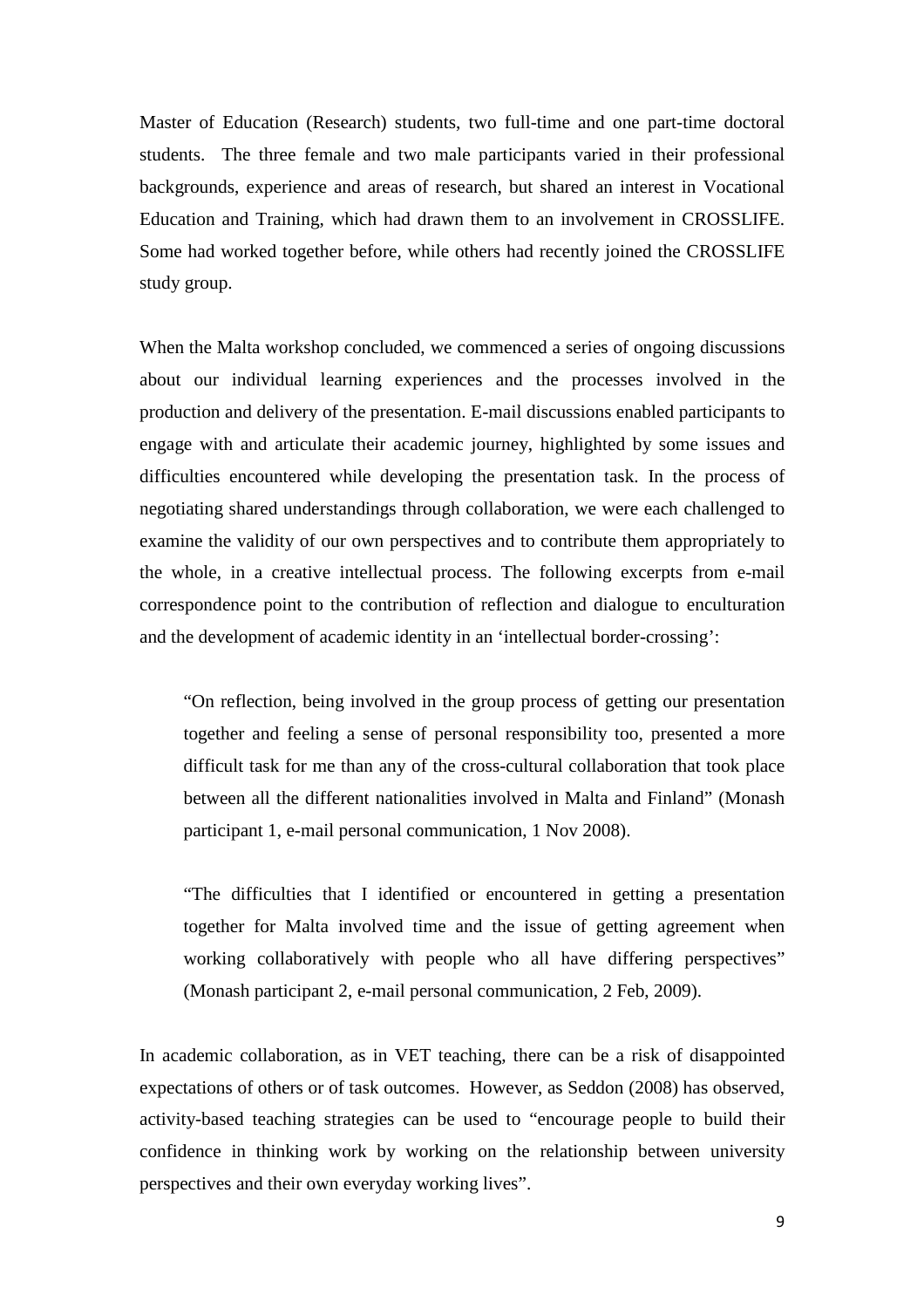During our planning discussions, we focused on the three main phases of the development process of the presentation. These were:

- 1. Negotiation and selection of the thematic theme of the presentation
- 2. Selection and development of the 'innovative' presentation format
- 3. Delivery of the presentation to a multi-cultural audience

We can usefully use these headings to mark stages in the development of the presentation, with an emphasis on the process undertaken, our reflections on the issues and challenges we experienced, whether these issues might be a result of our different cultural perspectives and the degree of academic enculturation indicated. However, some difficulties emerged in maintaining a reflexive approach to this study.

As with Kraus & Sultana (2008), we decided to focus on the cultural issues we encountered during the production of the presentation. We wished to focus on the "social in the individual account" (Kamler & Thomson, 2006, pp. 66-67), in order to deepen our understanding of the cultural aspects of group work. As VET teachers working in multi-cultural contexts, we are endeavouring to gain a deeper understanding of the issues experienced by our students as they undergo the transition from one learning culture to another.

One major difficulty that the tutors experienced in writing up their 'critical incidents' was being able to "disentangle cultural from other issues, including personal ones" (Kraus & Sultana, 2008, pp. 68). Some of the Monash home-group participants encountered similar difficulties in discussing and writing up our critical incidents. As part-time and full-time students, we were at different stages of our academic apprenticeships. We originated from five different work environments with different expertise, work-related and research skills, knowledge and time constraints.

## *Negotiation and selection of the thematic theme of the presentation*

As part of the preparation for the Malta presentation, each home group was required to read two core 'readings' and select one other article with a particular thematic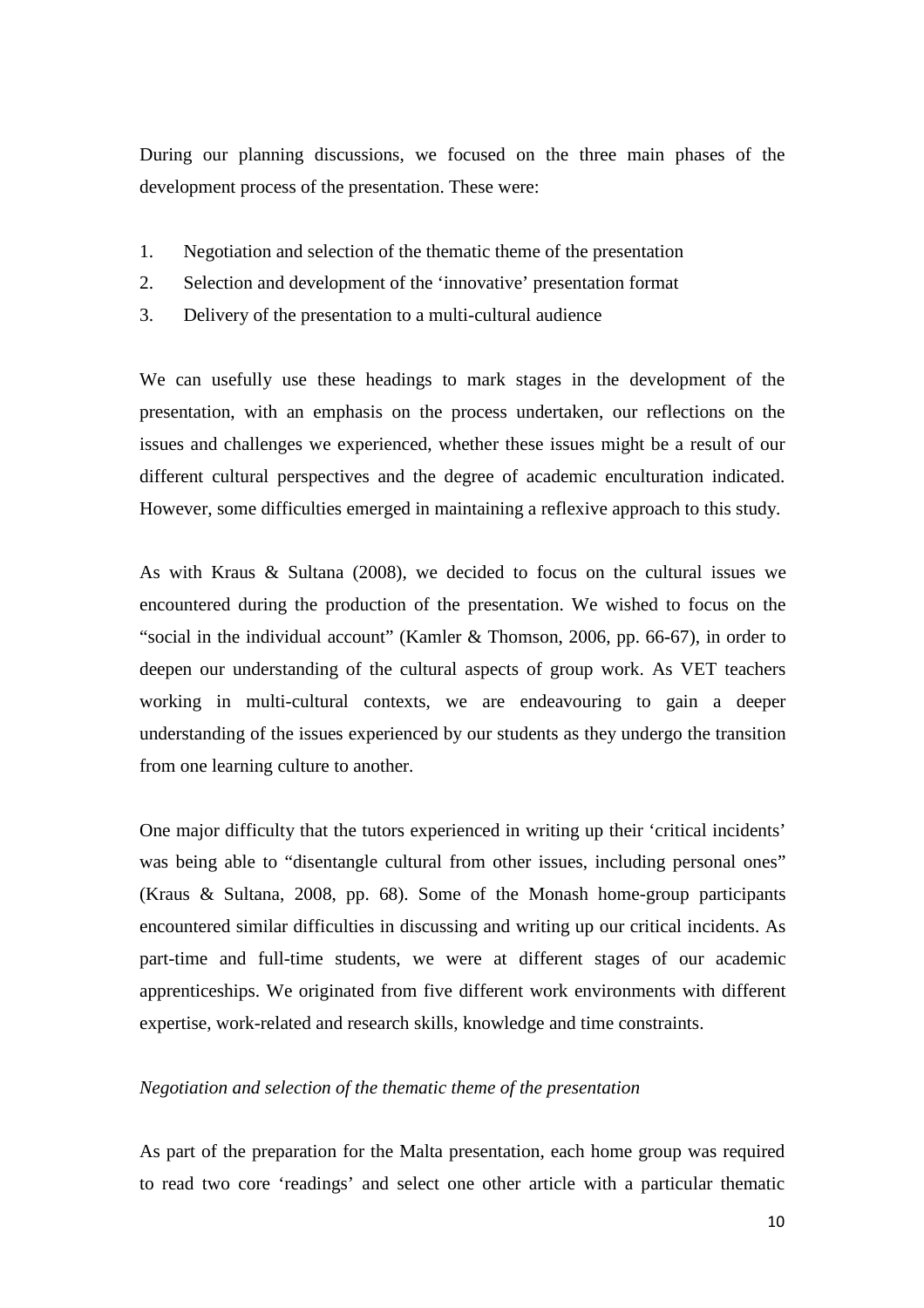focus. The readings were organised around six themes, related to the overall theme of 'travelling pedagogies'.

Selecting one of the above themes was a protracted negotiation process. This was partly due to our diverse professional interests. Eventually a consensus was reached, with 'Workplace learning' selected as the theme that resonated with each of our Australian VET workplaces.

E-mail discussions revealed differing use of workplace and academic terminology among participants. It was necessary to negotiate shared understandings about the use of language in order to reach a successful outcome.

Despite all participants in the home group being native English speakers, unlike European participants who spoke other languages and used "English as the language medium" (Kraus & Sultana, 2008, p. 74), the differing backgrounds of some of the academic apprentices meant that domain-specific 'jargon' was sometimes evident, representing a 'cultural' difference in itself. Our reflections indicated that the immediacy of the spoken word during meetings sometimes made communication and immediate comprehension more difficult for some participants. Our findings have linked this to the different stages of academic apprenticeship, professional backgrounds, experiences of education and workplace learning and research focuses among the five participants. Similarly, Watson (2008, p. 44) highlights the importance of language for VET students who see TAFE as a pathway to higher education - "The transition from vocational to higher education is not an easy pathway for some students. Those admitted on the basis of a TAFE award often struggle to meet university expectations regarding academic literacy".

## *Selection and development of the 'innovative' presentation format*

Within the group, there was a spectrum of interpretation of the guidelines for the task that seemed to reflect the value differences and VET teaching contexts of the participants. The significance of this relates to the work of Hodkinson et al (2007, p. 420), who note that "the task for a cultural approach to learning is to understand how particular practices impact upon the learning opportunities of the participants".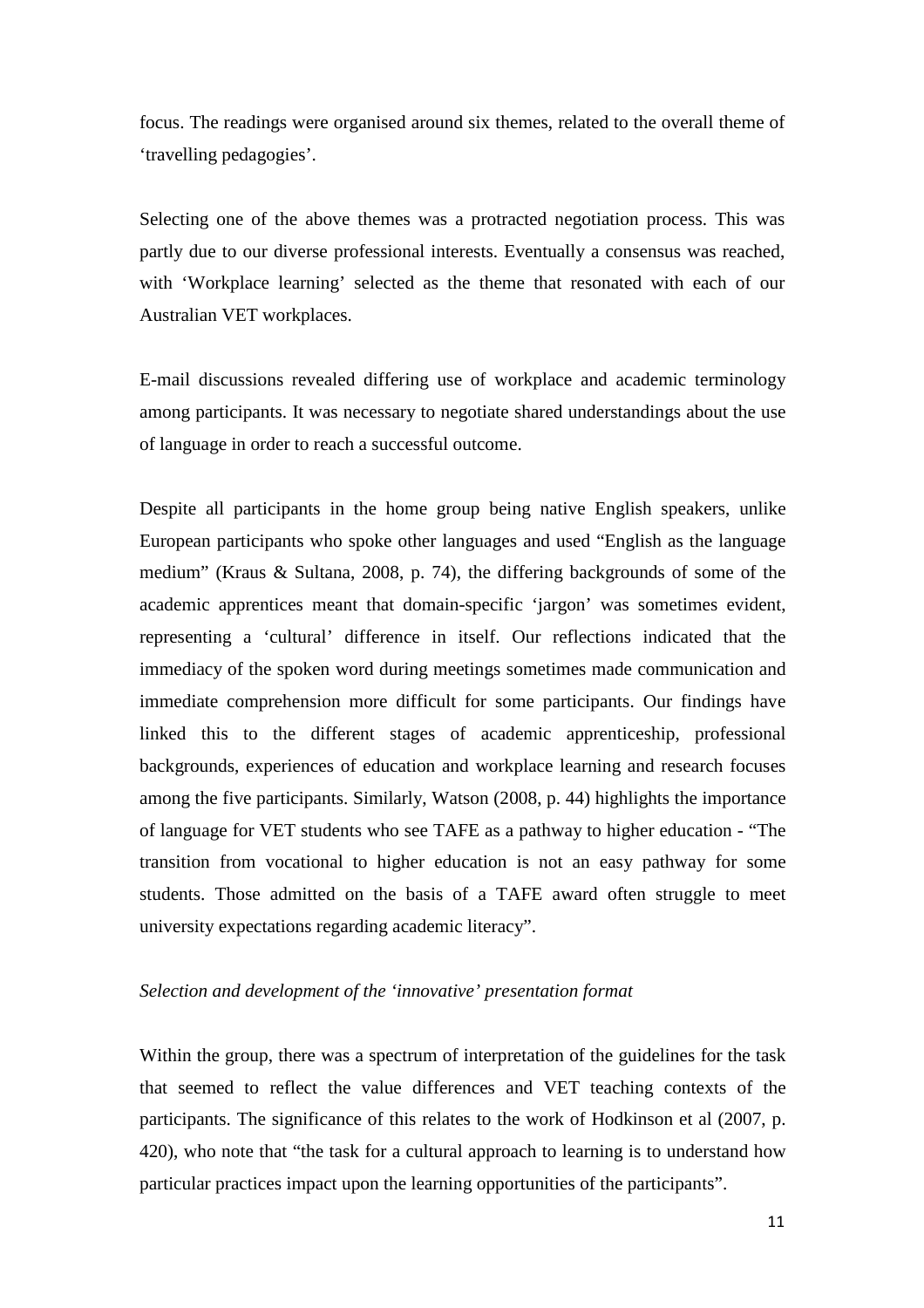In our findings, one of the most pertinent difficulties was around the medium of communication involving the use of technology. After a fair amount of discussion concerning the type of format for the home group presentation in Malta, it was agreed that it would be presented in a web-based design. Issues arose concerning values, timelines and perceptions of the task.

## *Delivery of the presentation to a multi-cultural audience*

We now recognise that our evaluations of the effectiveness of this fifteen-minute presentation were based on a set of assumptions from our workplace roles in VET, in different learning cultures, rather than from our developing academic perspective. In the 'real' classroom, we have more scope for experimenting with ideas, evaluating the effectiveness of the 'lesson' and then developing 'fixes' or further extensions to the concepts before presenting it again.

## **Conclusion**

Developing and presenting a collaborative presentation was a valuable component of the professional learning experience, stimulating focused discussion and providing us with valuable insights into transition processes involved in undertaking an academic apprenticeship and induction into a professional community of learners. It highlighted the difficulties and successes in working together with participants from diverse fields, in what initially appeared a familiar, safe and local environment and brought to the foreground the cultural processes that are involved in forming a scholarly identity.

Throughout this reflective process, we have developed a greater sense of connection with the VET research practices of professionals and researchers in other parts of the world. 'Imagined borders' no longer exist for us. Our global networks have increased significantly and we now feel more connected to the 'global research world'.

As professional VET educators, we have realised that we are undergoing an 'enculturation' process in our academic apprenticeship in the same way as many of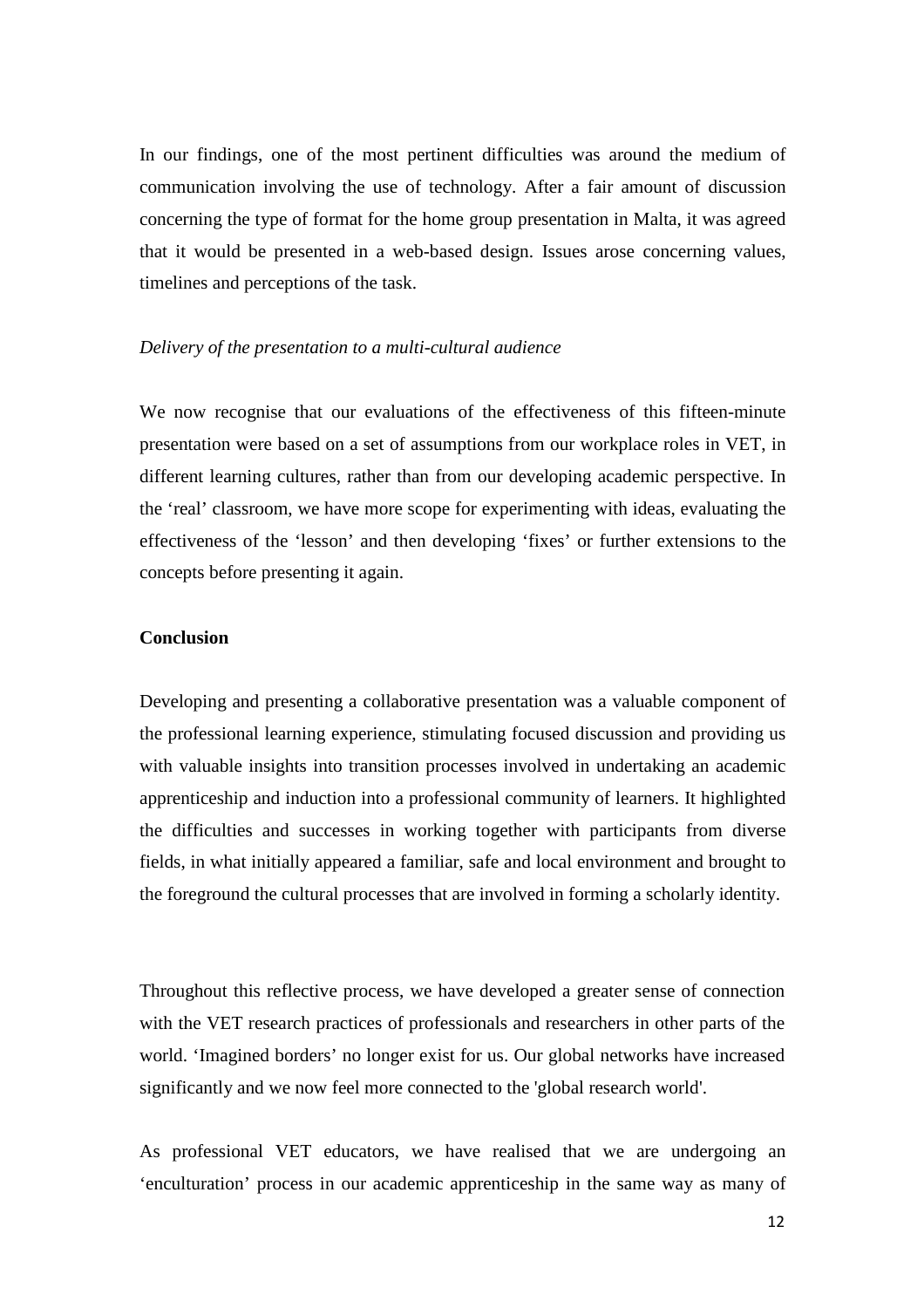our students, whether as a new Australian, second-chance or mature-age learner returning to study. As a student, participating in a cross-cultural environment in another country, our understanding and perspectives were enhanced concerning nonnative English speaking students in our classrooms.

In the development and delivery of our presentation in Malta, through our involvement with our home group and our subsequent findings, we have developed a deeper awareness of different 'cultures' within individuals and groups. When considering our large country, which includes six states and two territories with individual 'state borders', 'state cultures', 'city cultures', 'rural cultures', 'group cultures' and 'family cultures' and the implications of relocation and border crossings, which is a way of life for many citizens, it is understandable that cultural differences will occur in opinions and levels of understanding among any group of people.

Participation in CROSSLIFE alerted the three authors to the pedagogical implications of teaching ethnically diverse students, especially those who are involved in transition to a new learning culture. Parallels exist between the development of a scholarly identity of VET teachers returning to post-graduate studies and second-chance learners who are returning to study the senior certificates at a metropolitan TAFE.

In our view, it is essential that we widen our understanding of cultural diversity in individuals and groups, not looking on this as a stumbling block to communication but rather as a unique aid to enhance our existing knowledge and personal, professional and academic journeys. As one participant observed, "Participation gave me a better understanding of myself as a learner in a cultural context, who could relate my experiences to my students in VET who come from many different countries."

#### **Acknowledgements**

We like to thank John Pardy, Lorraine White-Hancock and Ronald Sultana for their reflections on the content and process involved in the production of the Monash home group presentation for the CROSSLIFE Malta Workshop. Also, we are very grateful for the positive encouragement and support of our supervisors, Anita Devos and Terri Seddon. We valued the fantastic learning experience, which was engendered by the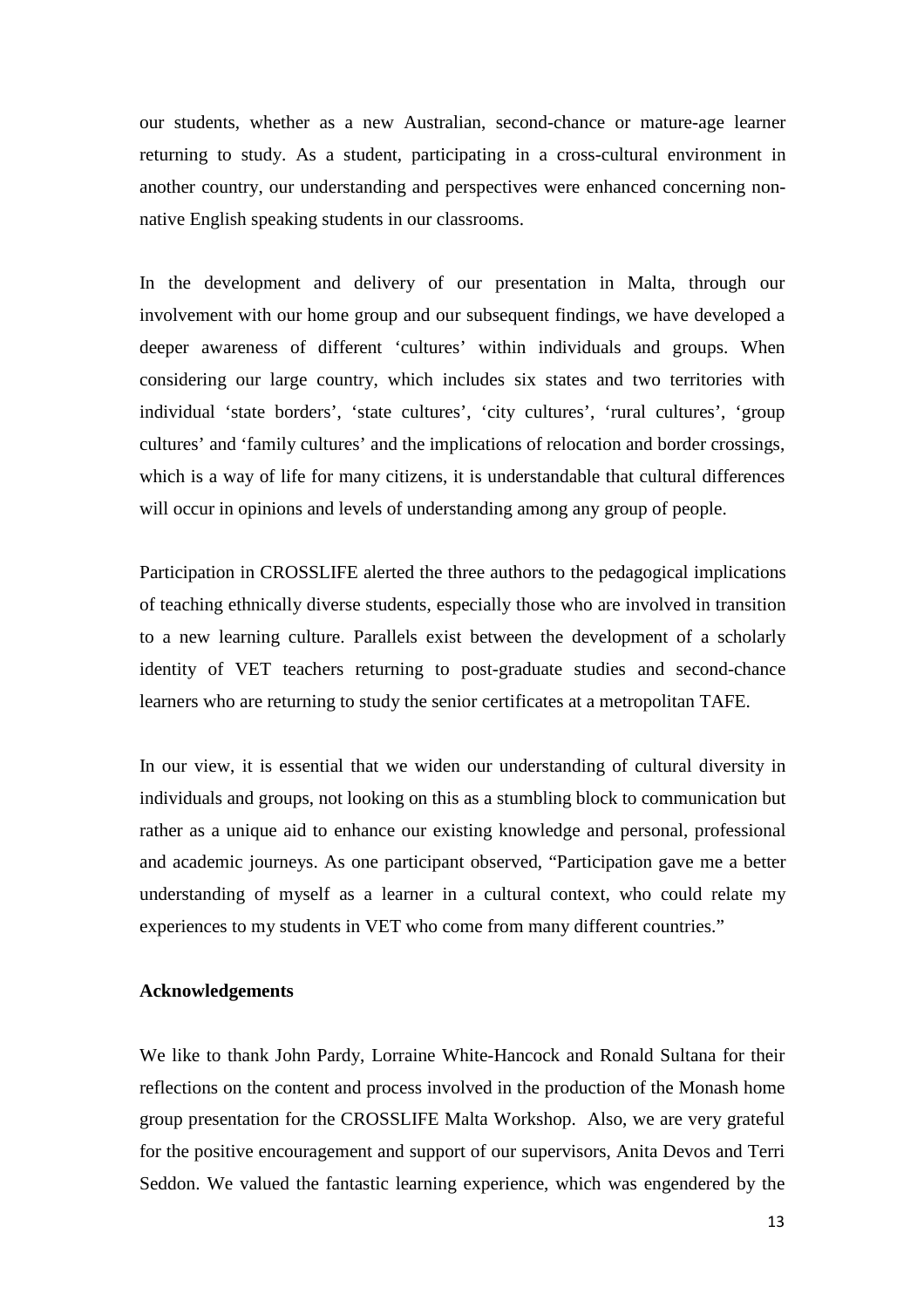enthusiastic participation of all students and tutors throughout the eighteen month CROSSLIFE project. Lastly, we would like to acknowledge the insightful comments of the members of the Faculty of Education WorkLAB network at Monash University during the initial planning of this paper and presentation.

#### **References**

- Hodkinson, P., Biesta, G., & James, D. (2007). Understanding learning cultures. *Educational Review, 59*(4), 415 - 427.
- Hodkinson, P., & Bloomer, M. (2000). Stokingham Sixth Form College: institutional culture and dispositions to learning. *British Journal of Sociology of Education, 21*(2), 187 - 202.
- Hopwood, N. (2008). *What am I doing and who am I becoming? The mismatch between doctoral study and doctoral policy in the humanities*. Centre for Career Management Skills (CCMS), University of Reading: Available: http://users.ox.ac.uk/~lina0699/CCMS%202008.pdf.
- Kamler, B., & Thomson, P. (2006). *Helping Doctoral Students Write: Pedagogies for Supervision*. London: Routledge.
- Kraus, K., & Sultana, R. G. (2008). Problematising 'Cross-Cultural' Collaboration: Critical Incidents in Higher Education Settings. *Mediterranean Journal of Educational Studies, 13*(1), 59-83.
- Martinez, P., & Munday, F. (1998). *9,000 voices: student persistence and drop-out in further education* (fedareport Vol 2 No 7). London: Further Education Development Agency (FEDA).
- McInnis, C., Hartley, R., Polesel, J., & Teese, R. (2000). *Non-completion in Vocational Education and Training and Higher Education: a literature review commissioned by the Department of Education, Training and Youth Affairs* (REB Report 4/00). Canberra: AusInfo.
- Metz, M. H. (2001). Intellectual Border Crossing in Graduate Education: A Report From the Field. *Educational Researcher, 30*(5), 12-18.
- Schoenfeld, A. H. (1999a). The Core, the Canon, and the Development of Research Skills: Issues in the Preparation of Educational Researchers. In E. C. Lagemann & L. Shulman (Eds.), *Issues in Education Research* (pp. 166-202). New York: Jossey-Bass.
- Schoenfeld, A. H. (1999b). Looking Toward the 21st Century: Challenges of Educational Theory and Practice. *Educational Researcher, 28*(7), 4-14.
- Seddon, T. (2007) About CROSSLIFE: Cross-cultural collaboration in lifelong learning and work (powerpoint presentation). Retrieved 16 Apr, 2007, from http://www.peda.net/img/portal/1309010/About\_crosslife\_- \_Tampere\_workshop.ppt?cs=1212660907.
- Seddon, T. (2008). *Crafting capacity in VET: towards an agenda for learning and researching in the VET workforce*. Paper presented at the 11th Australian Vocational Education and Training Research Association Conference, Adelaide, Australia. Retrieved 7 Nov, 2008, from http://www.avetra.org.au/AVETRA%20WORK%2011.04.08/P4%20- %20Terri%20Seddon.pdf